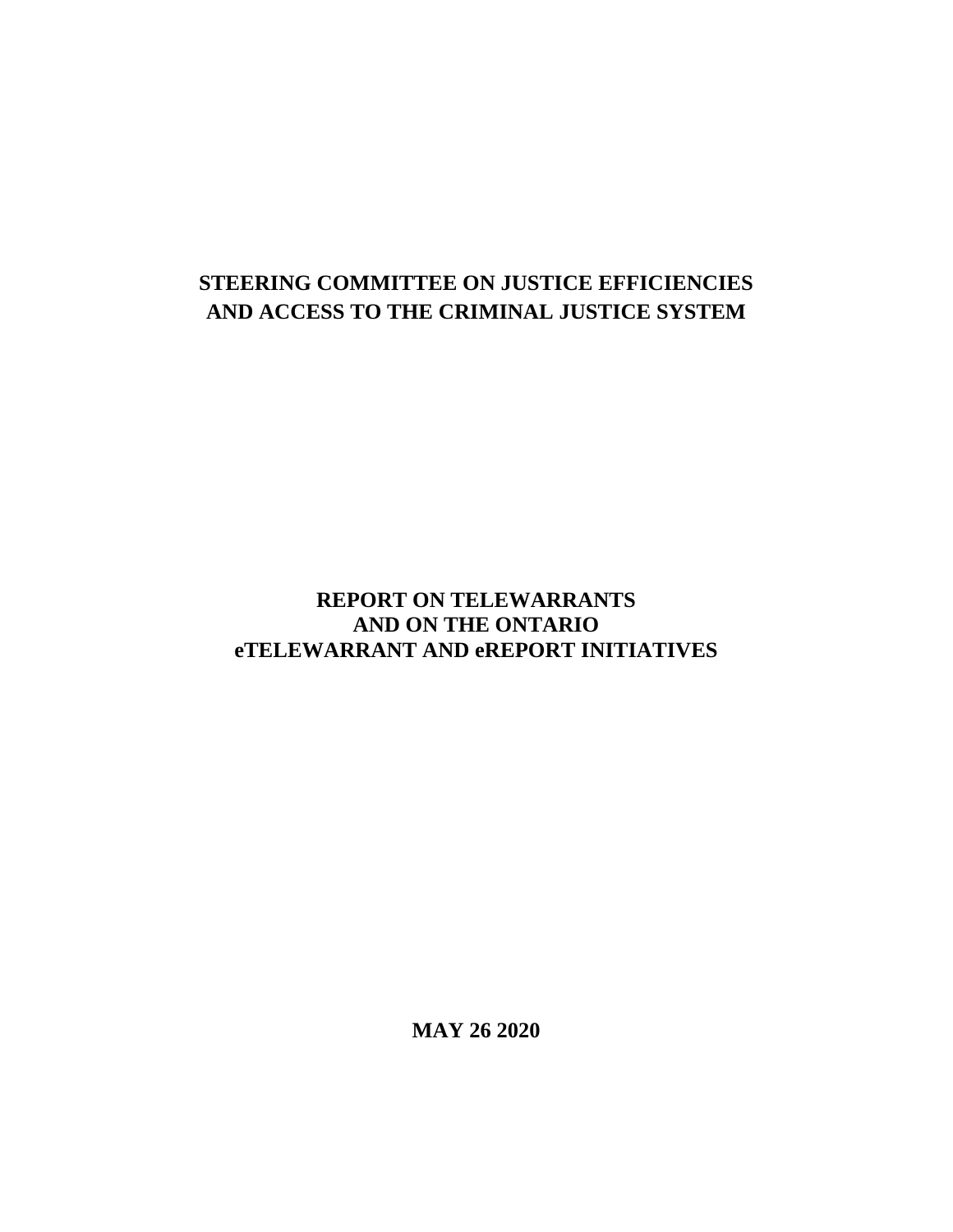## **TABLE OF CONTENTS**

| 1.3 The Telewarrant Regime of the Criminal Code is only Available for Certain Warrants  4        |  |
|--------------------------------------------------------------------------------------------------|--|
| 1.4 Calls for Legislative Changes to the Telewarrant Regime Associated with the Impracticability |  |
|                                                                                                  |  |
|                                                                                                  |  |
|                                                                                                  |  |
| 2.3 Inefficiencies with the Personal Attendance Process and Fax Transmission Systems  6          |  |
|                                                                                                  |  |
|                                                                                                  |  |
|                                                                                                  |  |
|                                                                                                  |  |
|                                                                                                  |  |
|                                                                                                  |  |
|                                                                                                  |  |
|                                                                                                  |  |
|                                                                                                  |  |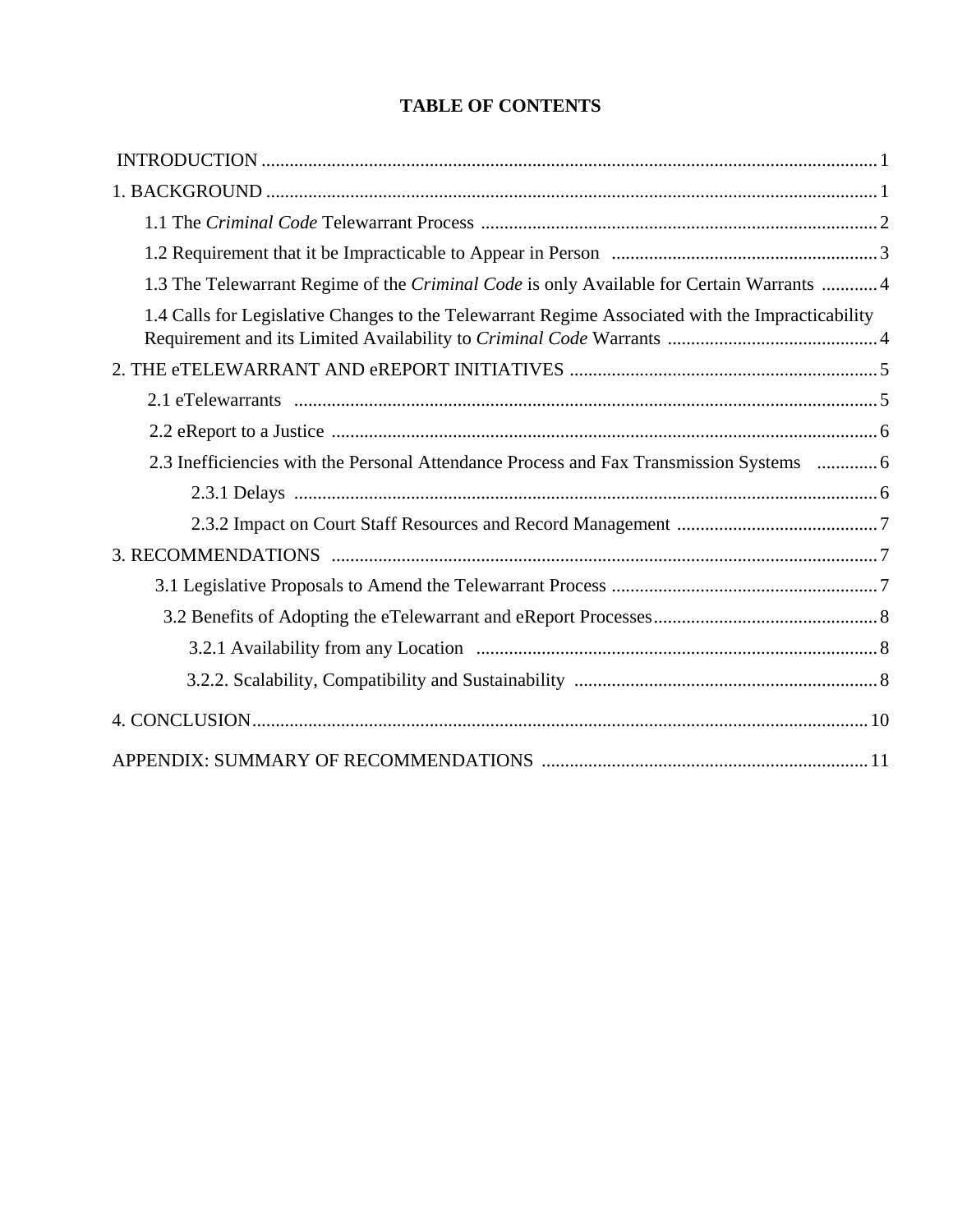### **INTRODUCTION**

This report is presented with the view to encouraging optimal use of technology associated with seeking and issuing search warrants and other similar judicial authorizations and reporting to justice on property seized to improve the efficiency in the criminal justice system\*.

The first part of this report identifies two aspects of the *Criminal Code* telewarrant regime that would greatly benefit from legislative reform: the limited availability of the telewarrant process to a number of *Criminal Code* search warrants and the requirement that there be circumstances that make it impracticable for the applicant to attend personally to obtain a search warrant. The second part describes Ontario's experience with enhanced use of technology in relation to two specific initiatives currently in place in the Ontario Court of Justice: the eTelewarrant and eReport processes. Given the advantages gained by implementing such initiatives, other jurisdictions may wish to consider adopting similar models to increase the efficiency of the criminal justice system.

#### **1. BACKGROUND**

#### **1.1 The** *Criminal Code* **Telewarrant Process**

Section 487.1 of the *Criminal Code* sets out a procedure that authorizes a peace officer to make an application by telephone or other means of telecommunication before a designated justice to obtain a search warrant in respect of an indictable offence. While section 487.1 specifically refers to the conventional search warrant (section 487 of the *Criminal Code*), the telewarrant process also applies to other warrants with such modifications as the circumstances require (these warrants are identified under section 1.3 of this report).

The telewarrant process provides two ways for an officer to obtain a warrant other than by personal attendance before a justice. The most common method of seeking a telewarrant is by way of a written information sent by fax transmission or other technological means of communication that produces a writing  $(e.g. email)^1$ . When transmitted in written form, the information constitutes a record of the basis on which the application is made. The information must be taken on oath or, alternatively, a written statement may be provided indicating that all matters contained in the information are true to the officer's knowledge and belief, which is deemed to be a statement made under oath<sup>2</sup>.

A less frequently used method of obtaining a telewarrant is by submitting an information by oral communication (e.g., telephone call from the applicant to the justice). For oral telewarrants, the information is taken on oath, which may be administered through telecommunication, and recorded verbatim by the justice who receives the application and certified as to its date and time of receipt

<sup>\*</sup> This report does not take into consideration specific procedures put in place within the criminal justice system as a result of the COVID-19 outbreak.

<sup>&</sup>lt;sup>1</sup> The term "telecommunication" is defined in section 35 of the *Interpretation Act*, RSC 1985, c. I-21, as follows:

<sup>35 (1)</sup> In every enactment, (…) "telecommunication" means the emission, transmission or reception of signs, signals, writing, images, sounds or intelligence of any nature by any wire, cable, radio, optical or other electromagnetic system, or by any similar technical system.

<sup>2</sup> *Criminal Code*, RSC 1985, c C-46, ss 487.1(1), (3.1).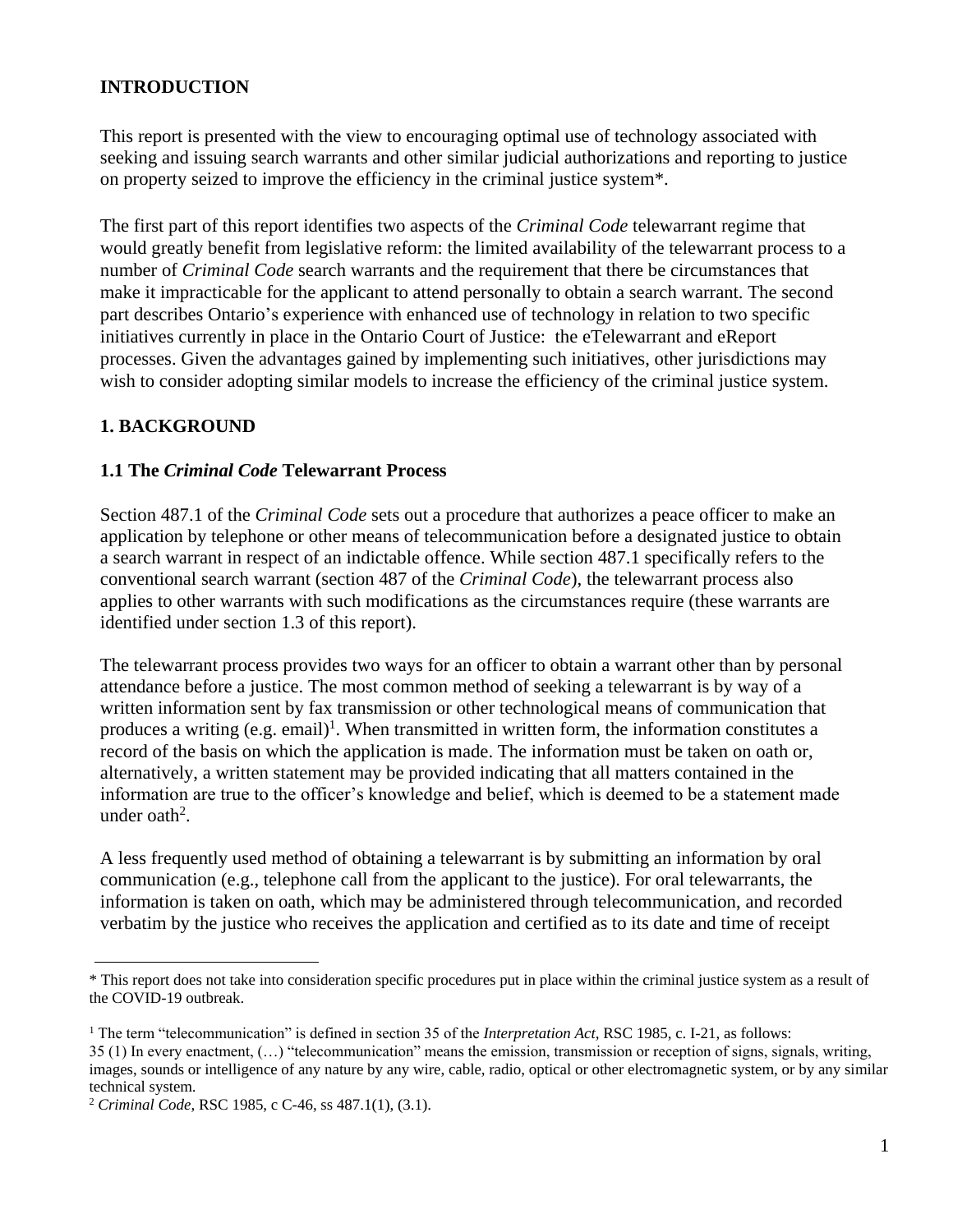and content. This record must then be filed as soon as practicable by the justice with the clerk of the  $\text{court}^3$ .

Subsection 487.1(4) of the *Criminal Code* addresses the content of an information submitted by telewarrant and requires that it provide for a statement of the circumstances that make it impracticable for the officer to appear in person before the justice; the indictable offence alleged, the place and the items to be searched for; the grounds for believing the items to be searched for will be found at the place; and, a statement as to any prior applications of which the applicant has knowledge<sup>4</sup>.

To issue a warrant by way of telecommunication pursuant to section 487.1, the justice must be satisfied that it conforms to the requirements set out in subsection 487.1(4) including that it discloses reasonable grounds for dispensing with an information presented personally and in writing<sup>5</sup>. This of course is in addition to the requirement that the justice be satisfied that the information discloses reasonable grounds of belief as set out in the warrant provision that may be sought by telewarrant. Additional procedural requirements are also provided to address particularities of remote issuance of warrants. The *Criminal Code* provides for a Form 5.1 telewarrant, which is completed by the justice who issues the warrant. Where the information is submitted in written form, the justice who issues the telewarrant provides it to the officer by way of telecommunication. Where the information is submitted orally, the officer also completes a 5.1 Form as directed by the justice<sup>6</sup>. In both cases, the justice must file a copy of the warrant with the clerk of the court for the territorial division where the warrant is intended for execution. The officer who executes a telewarrant is required to prepare a facsimile of the warrant and give it to the person ostensibly in control of the place to be searched or otherwise affix it in a prominent place<sup>7</sup>. Relying on the telewarrant process also requires that a Form 5.2 report on property seized be filed with the clerk of the court in the territorial division where the warrant is intended for execution as soon as practicable but no later than 7 days of the warrant's execution and must include specific statements in relation to its execution<sup>8</sup>.

#### **1.2 Requirement that it be Impracticable to Appear in Person**

What largely distinguishes the telewarrant process from the in-person application procedure is that in order to obtain a warrant by way of a telewarrant, a peace officer must provide a statement of the circumstances that make it impracticable for the officer to present the application to a justice by personal attendance. The parliamentary record for the *Criminal Law Amendment Act*, S.C. 1985, c. 19, s. 70, which originally enacted what is now section 487.1 provides indications of Parliament's intention with the inclusion of this provision. The then Minister of Justice stated that the telewarrant was, in effect, "*a conventional warrant that is obtained by using a telephone or other means of telecommunication*", and that it included requirements comparable to those applicable to

<sup>3</sup> *Supra* note 2, ss 487.1 (2)-(3), (6).

<sup>&</sup>lt;sup>4</sup> *Supra* note 2, s 487.1(4). It is noteworthy to mention that some of the requirements found in section 487.1 were drafted with the section 487 search warrant in mind and would apply to other warrant provisions with such modifications as the circumstances require to the specific warrant.

<sup>5</sup> Subsection 487.1(5) of the *Criminal Code, supra*, note 2, also provides that the justice may require the warrant to be executed within a specific period.

<sup>6</sup> *Supra* note 2, ss 487.1(6).

<sup>7</sup> *Supra* note 2, ss 487.1 (6)-(8).

<sup>8</sup> *Supra* note 2, ss 487.1(9), 489.1(3).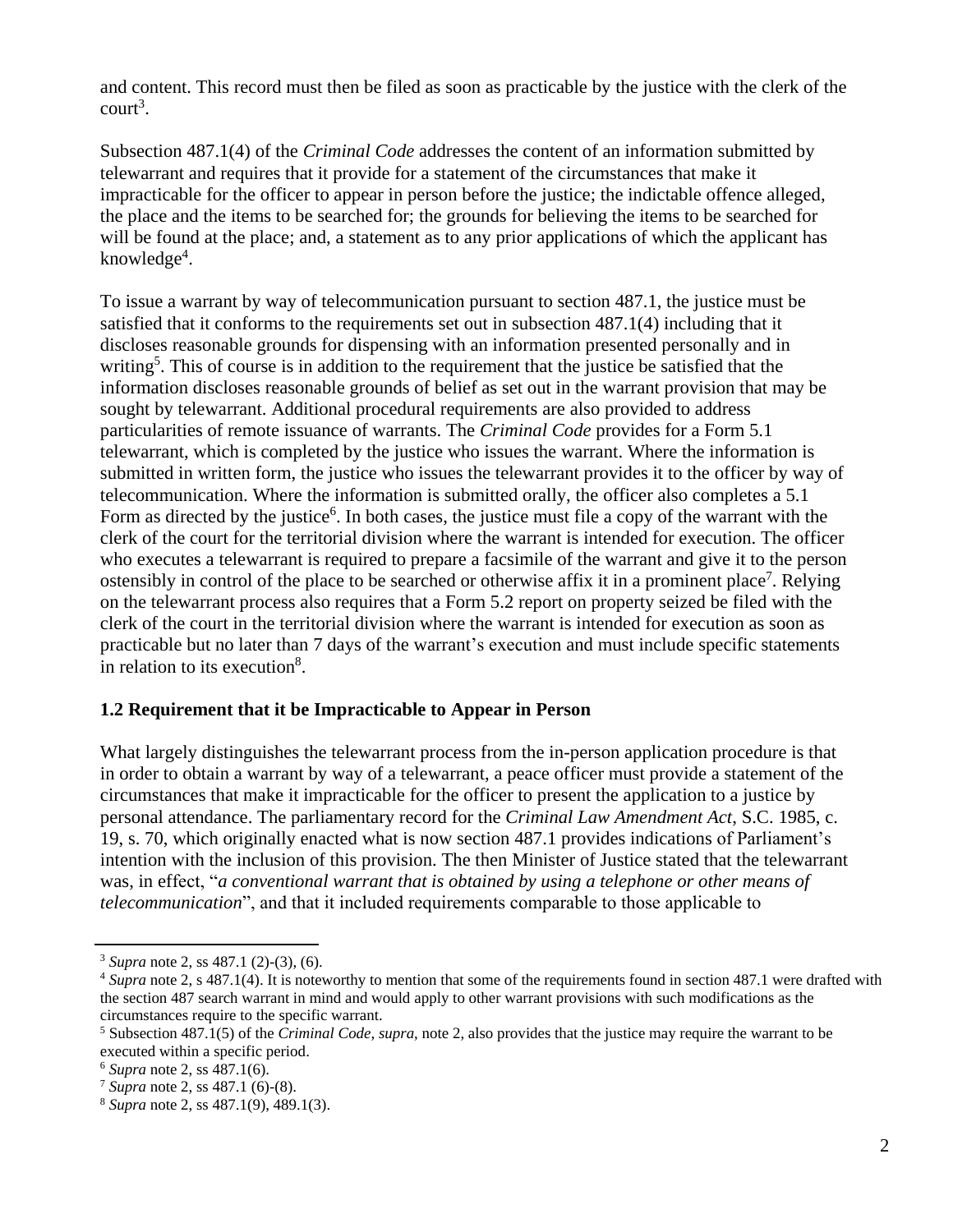conventional warrants<sup>9</sup>. The Minister of Justice also referred to the recommendation put forward by the Law Reform Commission of Canada (LRCC) of a new telewarrant provision<sup>10</sup>. The requirement that it be impracticable to appear in person was largely based on a regime designed by the LRCC, which proposed to make the search warrant process more accessible by adapting it to suit the availability of new technology and ensuring that the process remained as judicial and as particular as the process governing conventional warrants $11$ . The requirement to demonstrate that it be impracticable to appear in person was characterized by the LRCC as a dispensation from the usual process, which involved the officer's personal attendance before the justice to submit a written information on oath. According to the LRCC, the telewarrant regime was meant to be available whenever circumstances of time or distance made it impracticable to insist upon the applicant making a personal appearance before the justice $^{12}$ .

Since the enactment of the telewarrant, the requirement to show that it is impracticable to appear personally has been the subject of numerous judicial decisions regarding the proper meaning and application of the term "impracticable". In a decision of the British Columbia Court of Appeal in *R. v. Clark*<sup>13</sup> , Frankel J.A. stated for the Court that (…) *The impracticability requirement is concerned with whether it is practicable to make an in-person application at the time the application is*  brought; it does not require that an immediate need for a warrant be demonstrated"<sup>14</sup>. The Supreme Court of Canada has confirmed that this threshold is a low one to meet<sup>15</sup>.

Since then, courts have generally followed *Clark* and held that while more than mere inconvenience is required, personal attendance does not need to be impossible nor urgency demonstrated to access the telewarrant process<sup>16</sup>. The often stated reason for seeking a warrant by way of a telewarrant is that the courthouse is closed or the on-duty justice was too far away to appear in person to seek the warrant<sup>17</sup>. Nonetheless, the proper application of the impracticability requirement continues to cause uncertainty within the law enforcement community and to be challenged during the trial process on the basis of an infringement under section 8 of the *Canadian Charter of Rights and Freedoms*. Issues that have been raised before the courts include whether the warrant application could have been postponed until an appearance in person could be made<sup>18</sup>, whether there was evidence that the officer purposefully delayed the preparation of the application such that the officer had to resort to the telewarrant procedure instead of attending in person<sup>19</sup>, and whether the officer

<sup>9</sup> *House of Commons Debates*, 33rd Parl, 1st Sess, No 1 (December 1984) at 1389.

<sup>10</sup> *Ibid*.

<sup>11</sup> Canada, Law Reform Commission of Canada, *Writs of Assistance and Telewarrants*: *Report 19* (Law Reform Commission of Canada, 1983). The restrictions imposed by the LRCC derived largely from their belief that the decision to dispense with a personal appearance and a written information (for oral telewarrants) should be reserved to the justice. In addition, before making the telewarrant procedure more accessible, the LRCC indicated it would want to be assured that any such changes would not unduly strain the resources on justices (Report on Writs of Assistance and Telewarrants at 102).

<sup>12</sup> *Ibid* at 84.

<sup>13</sup> 2015 BCCA 488; aff'g [2017] 1 RSC 86.

<sup>14</sup> *R v Clark*, 2015 BCCA 488 at para 66.

<sup>15</sup> *R v Clark,* [2017] 1 RSC 86.

<sup>16</sup> See for example *R v Enns*, 2017 YKTC 42 at para 68; *R v Evans*, 2017 ONSC 3141 at para 44; and *Janvier v R*, 2019 QCCA 889 at para 10.

<sup>17</sup> See for example *R v Francis*, 2020 ONSC 391 and *R v Stinson*, 2017 NLCA 60.

<sup>18</sup> *R v Reid*, 2017 ONCA 430, *R v Millard and Smich*, 2015 ONSC 7500, *R v McKenzie*, 2016 ONSC 245, and *R v Rutledge*, 2015 ONSC 1675.

<sup>19</sup> *R v Persaud*, 2016 ONSC 8110 and *R v Boyd*, [2018] OJ No 7032.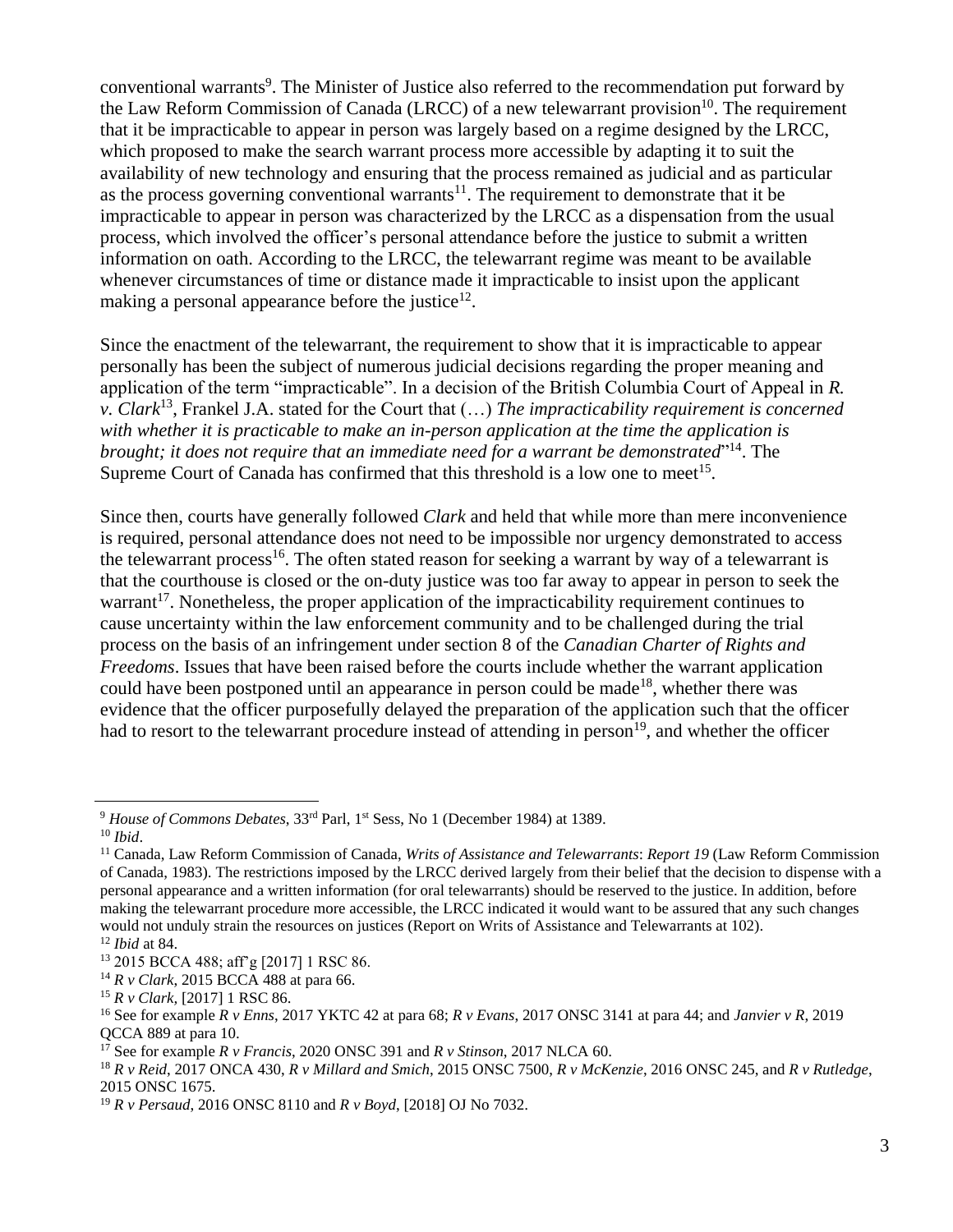needs to provide evidence to support the belief that the courthouse is closed or whether they can rely on past experience or their knowledge of the court system $^{20}$ .

These recent cases show that the uncertainty surrounding the application of the impracticability requirement continues to be the subject of challenges before the courts. While Parliament initially created a scheme that was meant to set out a special procedure that authorized officers to dispense with the usual in-person application process, since then, the *Criminal Code* has been amended to facilitate the use of technology as an alternative to hard copy delivery or personal attendance at different stages of a criminal proceeding<sup>21</sup>. Given how technologies are already being used to enhance the efficiency of the criminal justice system, there is merit in questioning whether the impracticability requirement provides any added value in these modern times.

#### **1.3 The Telewarrant Regime of the** *Criminal Code* **is only Available for Certain Warrants**

When the telewarrant was first enacted, the only warrants that could be obtained through that process were conventional warrants (section 487 of the *Criminal Code*) and search warrants to obtain blood samples (formerly section 256 of the *Criminal Code*, now subsection 320.29(3)). However, the telewarrant process has subsequently made available to other warrants through other legislative amendments. These additional warrants include the following: general warrants (subsection 487.01(7)), warrants to take bodily substances for forensic DNA analysis (487.05(3)), impression warrants (subsection 487.092(4)), authorizations and warrants to enter a dwelling-house (section 529.5), warrants for breaching a conditional sentence order (paragraph 742.6(1)(*f*)). Other federal statutes permit the use of telewarrants for search warrants including the *Controlled Drugs and Substances Act* (subsection 11(2)) and the *Cannabis Act* (subsection 87(2))*.* As for the electronic surveillance regime, it includes its own telewarrant process with respect to judicial authorization for the interception of private communications with consent (section 184.3 of the *Criminal Code*).

While the telewarrant process is available for some warrants, it does not currently apply to a number of other warrants and court orders that are either equally or increasingly relied upon by law enforcement to carry out their investigations, including warrants for tracking devices (section 492.1), warrants for transmission data recorder (section 492.2) or preventative warrants for the seizure of firearms (section 117.04); nor can it be relied upon to apply for investigative orders including, preservation orders (section 487.013) and various production orders (sections 487.014 to 487.018). There does not appear to be a principled basis for precluding the use of technology to seek and issue these additional warrants and court orders.

### **1.4 Calls for Legislative Changes to the Telewarrant Regime Associated with the Impracticability Requirement and its Limited Availability to** *Criminal Code* **Warrants**

In 2009, Parliament introduced *An Act to amend the Criminal Code, the Corruption of Foreign Public Officials Act and the Identification of Criminals Act and to make a consequential amendment* 

<sup>20</sup> *R v Martins*, 2018 ONCA 315 at para 3, *R v Enns*, *supra* note 16 at para 63, and *R v Reid*, *supra* note 18 at para 54.

<sup>21</sup> See for example, s. 508.1 of the *Criminal Code, supra* note 2, which allows an information to be laid by means of telecommunication that produces a writing, sections 841 to 847 regarding electronic documents, as well as sections 502.1, 515 (2.2) (2.3), 714.1 to 714.8, and sections 715.21 to 715.26 providing for remote appearances.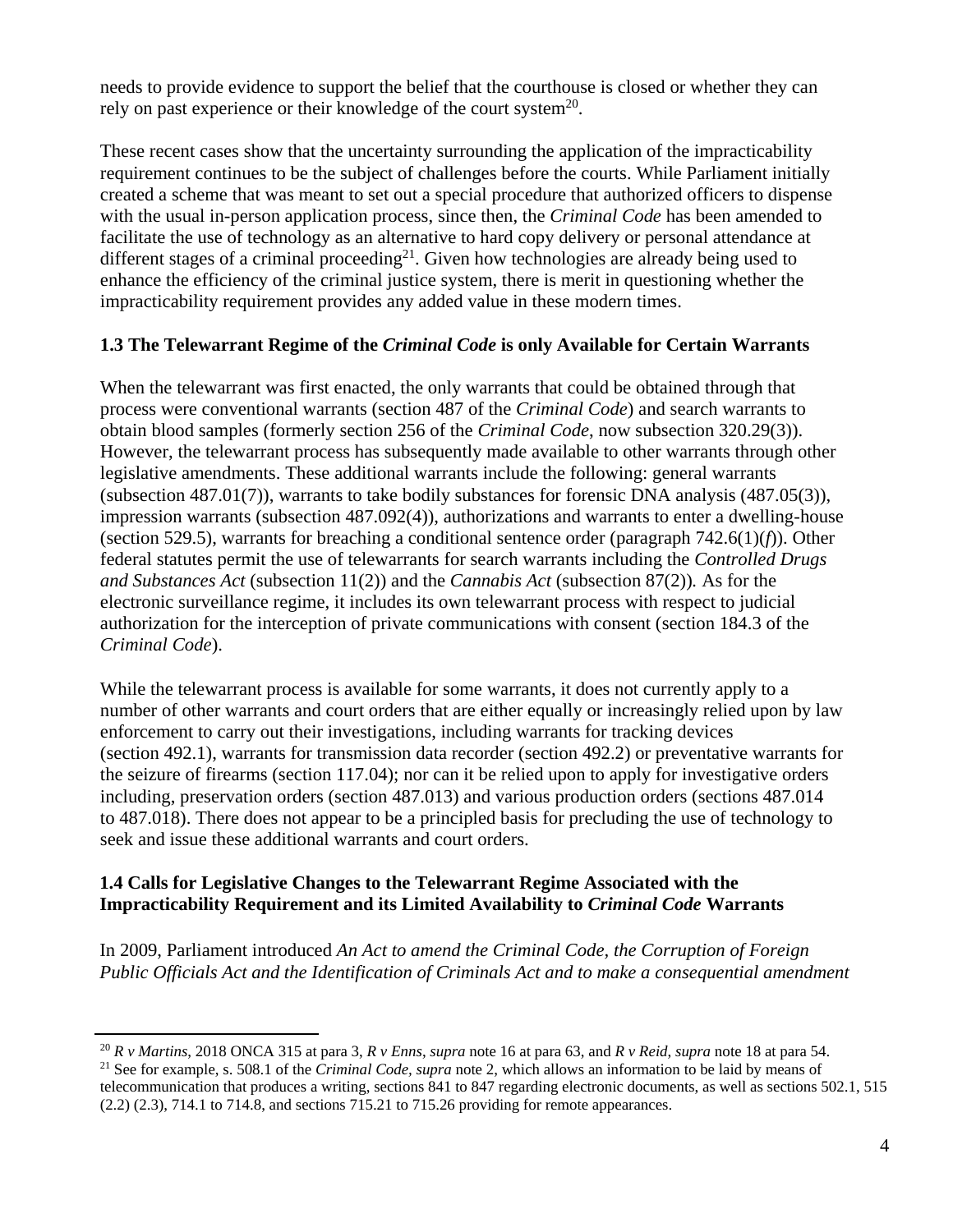*to another Act* <sup>22</sup> (former Bill C-31). This Bill proposed amendments to provide greater access to the telewarrant regime and included the following: (1) allowing peace officers and public officers to use telewarrants for all warrants and investigative orders; and, (2) removing the requirement that it be "impracticable to appear personally before a justice" in order to apply for a written telewarrant. The Bill would have maintained a modified form of the impracticability requirement for informations received orally (e.g., by telephone) by requiring that the officer demonstrate why it would be impracticable to use a means of telecommunication that produces a writing. Former Bill C-31 died on the Order Paper that same year.

In its 2013 *Report on the Use of Technology in the Criminal Justice System*, the Steering Committee endorsed former Bill C-31's proposed amendments noting that an increase use of telewarrants allows for speedier access to judicial authorizations and saves resources<sup>23</sup>.

There have also been other calls to amend section 487.1 of the *Criminal Code* including by the Canadian Association of Chiefs of Police and the Uniform Law Conference of Canada (ULCC), which has created a Working Group to examine ways to make the telewarrant process more efficient. The Group has considered several issues including amendments proposed by former Bill C-31. The Group's report will be presented at the upcoming ULCC annual meeting, which will take place in August 2020.

## **2. THE eTELEWARRANT AND eREPORT INITIATIVES**

In Ontario, thousands of times each year, justices consider applications for search warrants and reports to a justice on property seized<sup>24</sup>. Since the *Criminal Code* telewarrant regime limits the circumstances in which search warrant applications may be submitted by "telecommunication", most applications must follow the in-person process. Search warrants that are issued by a justice usually involve a peace officer delivering a hard copy to the intake office at the courthouse, which then provides the application to a justice for review. This procedure is time consuming, slows the administration of justice and does not align with modern delivery methods. Until recently, search warrant applications submitted by telewarrant were obtained largely via fax transmission. Yet, courthouse and law enforcement technology currently exists to securely transmit electronically signed documents at no additional cost for all warrants, court orders, and judicial authorizations.

The following sub-sections examine the Ontario Court of Justice's (OCJ) eTelewarrants and eReports processes, the efficiencies gained with the eTelewarrant process in comparison to the inperson hard copy search warrant application procedure and telewarrants obtained via fax transmission, and other benefits associated with the use of these systems to obtain telewarrants and consider reports to justice.

## **2.1 eTelewarrants**

Peace officers and justices in Canada have largely used facsimile (fax) systems to present and issue

<sup>&</sup>lt;sup>22</sup> Bill C-31, *An Act to amend the Criminal Code, the Corruption of Foreign Public Officials Act and the Identification of Criminals Act and to make a consequential amendment to another Act*, 2<sup>nd</sup> Sess, 40<sup>th</sup> Parl, 2009 (second reading 27 November 2009).

<sup>23</sup> Steering Committee on Justice Efficiencies and Access to the Justice System, *Report on the Use of Technology in the Criminal Justice System*, June 2013 at 1, online: [<https://icclr.org/publications/report-on-the-use-of-technology-in-the](https://icclr.org/publications/report-on-the-use-of-technology-in-the-criminal-justice-system/)[criminal-justice-system/>](https://icclr.org/publications/report-on-the-use-of-technology-in-the-criminal-justice-system/).

<sup>24</sup> *Supra* note 2, Form 5.2.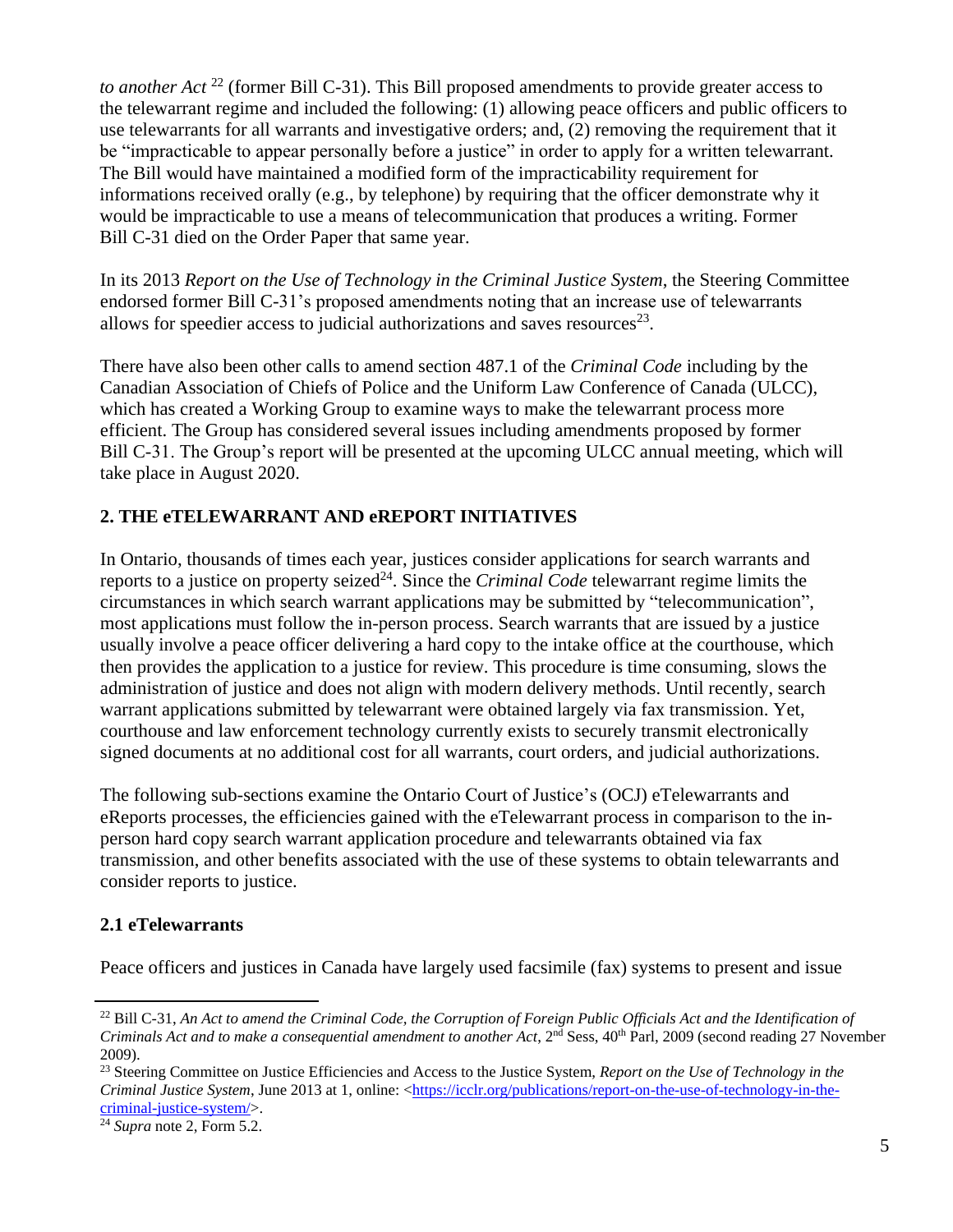telewarrant documents. With fax transmissions, the quality of the document may depend on the individual equipment that is used and whether it is properly maintained. This may therefore result in a justice not being in a position to consider a true copy of a search warrant application because of the poor image quality. Faxing is also time consuming, sometimes taking 30 to 60 seconds per page, which equates to 12 to 24 minutes to receive the average 24-page application. In addition, fax transmission may not always be a sufficiently secure means of exchanging sensitive information contained in warrant applications.

In 2015, the OCJ leveraged existing technology at no cost to courthouses and law enforcement to modernize the method of submitting telewarrant documents through the implementation of the eTelewarrant process.

The term "eTelewarrant" refers to the use of existing courthouse and law enforcement technology to speed up the process of peace officers obtaining, and justices issuing, an authorized section 487.1 telewarrant. eTelewarrant involves the use of Entrust Public Key Infrastructure certificates to electronically sign telewarrant documents and encrypt emails to securely exchange documents between a justice and a peace officer<sup>25</sup>. It has been made available for telewarrants issued by justices in respect of section 487 search warrants, warrants to obtain blood samples, search warrants pursuant to section 11 of the *Controlled Drugs and Substances Act* and section 87 of the *Cannabis*   $Act^{26}$ .

Of note, in 2019, 5,100 eTelewarrant applications were submitted by Ontario law enforcement agencies resulting in approximately 122,600 pages weighing 1,200 pounds that did not have to be printed with a cost saving of approximately \$6,130 in paper alone. In addition, approximately 894 facsimile transmission hours were avoided, hundreds of judiciary, and thousands of policing hours were freed up. This allowed police officers to focus on responding to emergencies, carrying out investigations, and conducting neighbourhood patrols, which contributed to the overall goal of protection and safety of the public.

## **2.2 eReport to a Justice**

Building on the success of the eTelewarrant process, the eReport process was implemented in 2018 to enable peace officers within Ontario's Central East and Toronto court regions to report on unsealed search warrants and warrantless seizures by electronic means in a timelier manner, often within hours of items being seized. Courthouse and law enforcement efficiencies have been considerable and continue to grow with each electronically signed order. For example, 6,600 eReports were filed from October 2018 to December 2019 at Ontario's Central East and Toronto Region's 13 courthouses, resulting in some 8,000 officer and 440 court administration staff hours being freed up. Additionally, approximately 26,500 pages weighing 250 pounds did not have to be printed, manually filed and stored at courthouses.

 $25$  The term Public Key Infrastructure (PKI) is used to describe the processes, technologies and practices that are required to provide a secure infrastructure. PKI is made up of five unique attributes, authentication, non-repudiation, confidentiality, integrity and access control. For example, an Entrust PKI certificate is used to ensure that the integrity of the document is guaranteed (authentication, integrity and confidentiality) and as a means of verifying the identity of both the sender and the recipient of the message (digital signatures, non repudiation, confidentiality, and access control). For additional information on PKI infrastructure, see online among others: [https://www.canada.ca/en/revenue-agency/services/e-services/public-key](https://www.canada.ca/en/revenue-agency/services/e-services/public-key-infrastructure/about-public-key-infrastructure.html)[infrastructure/about-public-key-infrastructure.html](https://www.canada.ca/en/revenue-agency/services/e-services/public-key-infrastructure/about-public-key-infrastructure.html)

<sup>26</sup> The eTelewarrant may also be relied upon to obtain warrants in accordance with s. 529.5 of the *Criminal Code* and other warrants in relation to provincial offences.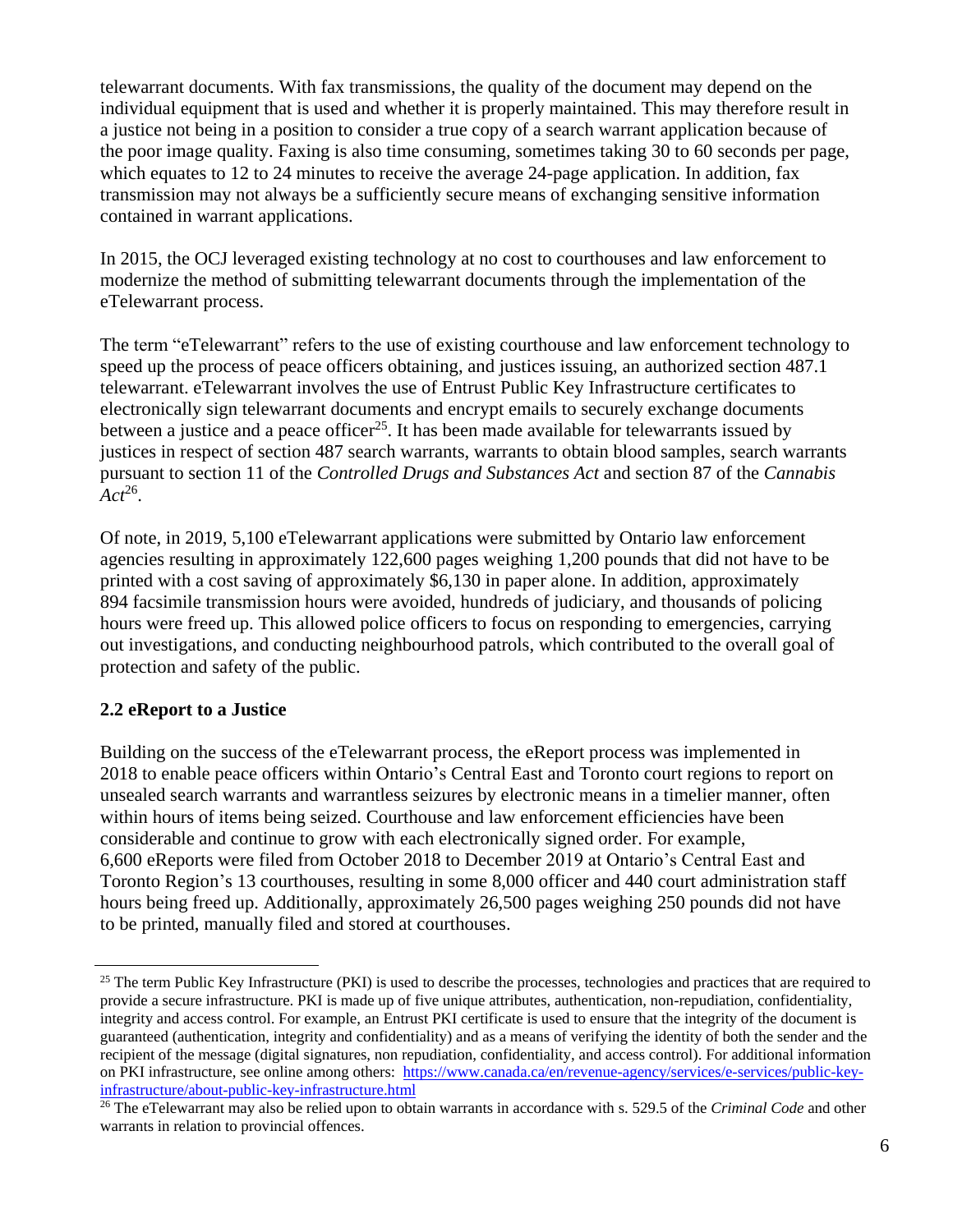### **2.3 Inefficiencies with the Personal Attendance Process and Fax Transmission Systems**

### **2.3.1 Delays**

The total time required to obtain a search warrant is often impacted by factors such as the location where the peace officer completes the search warrant application, the travel time required to deliver the documents to the courthouse or the reviewing justice and the need to re-attend after the application has been considered. When telewarrants are faxed, delays are also created by slow transmissions, paper jams and justices considering applications with poor image quality. These factors can often lead to lengthy delays and add hours to the process.

Delays in obtaining a search warrant may result in:

- the loss or destruction of evidence that could inhibit the ability of law enforcement to investigate criminal offences or identify potential suspects;
- delays in the identification of suspects, which may allow such individuals to evade justice or commit further offences;
- the loss of personal property that may otherwise be returned to persons lawfully entitled to its possession; and,
- the unnecessary displacement of occupants of search locations and the deployment of police resources to secure such sites while a search warrant is obtained.

#### **2.3.2 Impact on Court Staff Resources and Record Management**

The volume of hard copy search warrant related documents results in court staff dedicating valuable time to file, photocopy, search for physically filed warrants and match associated reports on property seized, such as a Form 5.2, to the warrant. Misfiled warrants and related orders or those that are permanently lost due to flood or fire, may risk hindering court proceedings. In addition, there are also high costs associated with utilizing space at the courthouse or other location for the storage and archive of hard copies of numerous search warrants and other judicial authorizations as well as other related documents such as reports to a justice $2^7$ .

## **3. RECOMMENDATIONS**

#### **3.1 Legislative Proposals to Amend the Telewarrant Process**

Technology is relied upon in practically all parts of society and is provided for and relied upon in other instances within the criminal justice system, which continues to struggle to find ways to reduce delays.

 $27$  For a discussion on the challenges and costs associated with storage and keeping of court files in civil matters in the province of Ontario, see online: <https://www.attorneygeneral.jus.gov.on.ca/english/about/pubs/cir/firstreport/records.php>.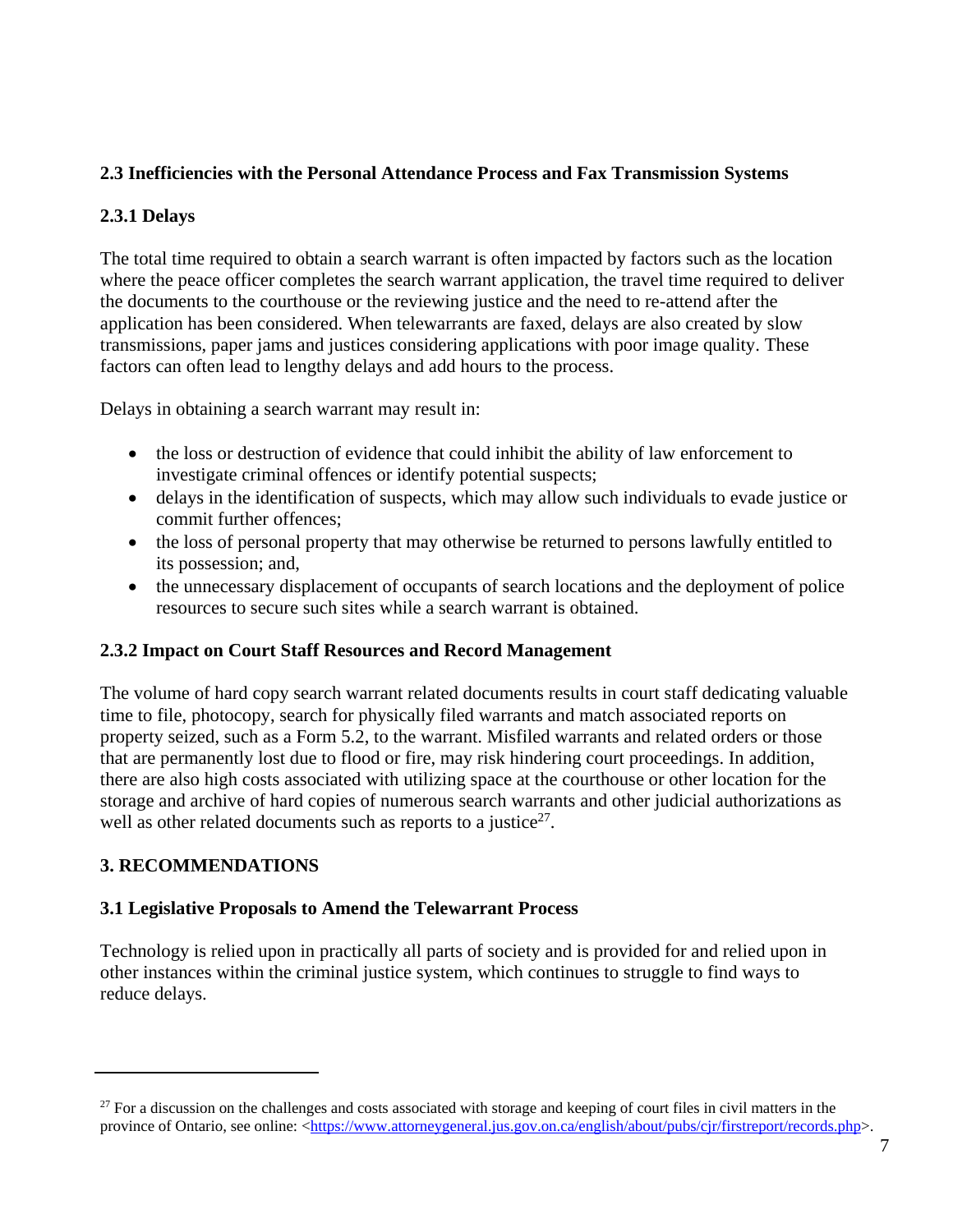Parliament's intention in introducing telewarrants was to make the search warrant process more accessible to peace officers. The statutory pre-condition for seeking a warrant by telewarrant that requires the officer to state why it is "impracticable to appear personally" may have been warranted at the time section 487.1 of the *Criminal Code* was first enacted. Parliament took a cautious approach to dispensing with the usual process by requiring judicial officers to make the determination on the use of telecommunications in accordance with that provision. However, after all these years, any concern with the use of reliable and secure technologies over personal appearance by police officers who obtain search warrants may no longer be present today. In particular, the distinction between the in-person and electronic processes may be rendered less meaningful in those jurisdictions where hand delivery of the search warrant application is given to an intake office. In addition, when unplanned court closures occur (e.g., power outage, extreme weather or pandemic), relying on alternative means of receiving applications and issuing warrants is a key part of maintaining a proper functioning of the criminal justice system.

### **RECOMMENDATION 1**

## **A) IMPRACTICABILITY REQUIREMENT**

**Given the gains achieved by the increased use of technology in seeking and issuing search warrants and other investigative orders in a manner that respects the essential constitutional elements of judicial authorization prior to search, the requirement to show that it is impracticable to present a written application by appearing before a justice should be removed for electronic applications.**

### **B) AVAILABILITY OF TELEWARRANTS TO OTHER SEARCH WARRANTS AND SIMILAR JUDICIAL AUTHORIZATIONS**

**In addition, peace officers should be authorized to make use of telecommunications in seeking all search warrants and investigative orders to facilitate investigations. As section 487.1 of the**  *Criminal Code* **is only available for certain warrants, legislative amendments ensuring its accessibility for all investigative warrants, judicial authorizations and orders should be introduced to contribute to greater efficiencies in the criminal justice system.**

#### **3.2 Benefits of Adopting the eTelewarrant and eReport Processes**

#### **3.2.1 Availability from Any Location**

The eTelewarrant process allows peace officers with access to email to instantaneous apply for a telewarrant from anywhere, such as the location to be searched, a police car or a police station. Similarly, incoming emails are strategically accessible to specific judicial officers, with the advantage of permitting secure access from a networked device whether the judicial officer is situated at the courthouse or at another location. Such a system would increase the opportunity for officers to make full use of the telewarrant regime by enhancing its accessibility in cases where search warrant applications were previously submitted by way of fax transmission, which can only be transmitted from specific locations where fax systems are available. In particular, those carrying out enforcement duties in remote locations, where challenges associated with time and distance may be exacerbated, would equally benefit from an accessibly secure method to obtain judicial authorizations.

The eReport process has the advantage of allowing a Form 5.2 to be submitted, within hours of a search warrant being executed, through a system that is available twenty-four hours a day. Access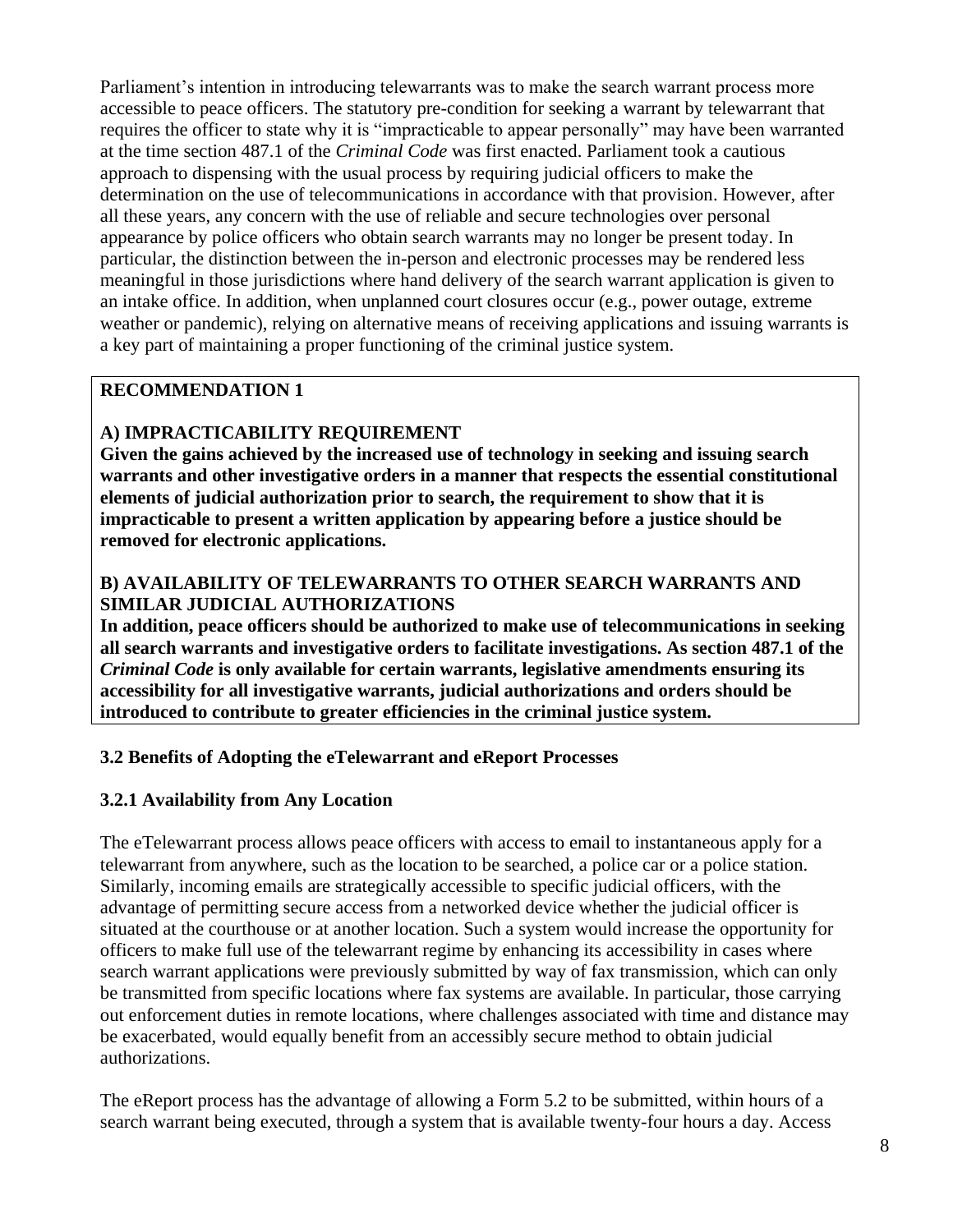to this system also removes the need for officers to travel to the courthouse and present the report to a justice during the limited courthouse's hours of operation, which may not align with the officers scheduled shift. In addition, this system assists officers in complying with the requirement to present a report to a justice within 7 days of the execution of the warrant where the associated search warrant is obtained by way of a telewarrant<sup>28</sup>. The eReport process also permits timely filing so that publicly accessible court documents are readily available to those with an interest in the case or in the property seized including the media.

## **3.2.2. Scalability, Compatibility and Sustainability**

In Ontario, the eTelewarrant and eReport processes are currently used for telewarrants that can be considered by justices and Form 5.2 reports. They are both scalable to include additional judicial authorizations. For instance, the eTelewarrant process could include search warrants that are issued by judicial officers of another level of court, or, should the *Criminal Code* be amended to permit it, additional judicial authorizations such as production orders and tracking warrants. They also have the potential capability of expanding Canada-wide.

The eTelewarrant and eReport processes allow for secure and consistent information exchange, and experience less malfunction than fax transmission equipment. Both processes use standard Microsoft Word and PDF documents, making them compatible with all law enforcement record management systems, and are supported by a law enforcement website.

Finally, the eTelewarrant and eReport processes are sustainable and responsible methods of obtaining court orders since they reduce or eliminate paper, the space required to store orders and the need for officers to physically travel to and from courthouses. This has not only a cost and environmental benefit, it is also a more efficient and effective way to both obtain search warrants and other judicial authorizations and to consider reports to a justice.

The following comparative chart highlights the efficiencies gained with the Ontario model, which contributes to addressing some of the challenges described in this report.

| <b>General Process Comparison in the Ontario Court of Justice</b>                                                                                                                                                                                                                                                                 |                                                                                                                                                                                                                                                                                                                                                 |  |
|-----------------------------------------------------------------------------------------------------------------------------------------------------------------------------------------------------------------------------------------------------------------------------------------------------------------------------------|-------------------------------------------------------------------------------------------------------------------------------------------------------------------------------------------------------------------------------------------------------------------------------------------------------------------------------------------------|--|
| <b>eTELEWARRANT</b><br><b>APPLICATION &amp; FORM 5.2</b><br><b>REPORT TO JUSTICE</b><br>via eREPORT                                                                                                                                                                                                                               | <b>IN-PERSON SEARCH WARRANT</b><br><b>APPLICATION &amp; FORM 5.2</b><br><b>REPORT TO JUSTICE</b>                                                                                                                                                                                                                                                |  |
| a) The officer sends an email to the<br><b>Telewarrant Centre seeking</b><br>permission to submit the search<br>warrant application via telewarrant<br>b) The justice sends a reply<br>encrypted email granting permission.<br>c) The officer sends an electronically<br>signed Information to Obtain a<br>telewarrant to search. | a) The peace officer delivers the search<br>warrant application to the court intake<br>office.<br>b) The court intake office provides the<br>application to the reviewing justice.<br>c) The justice considers the application<br>and returns it to the court intake office.<br>d) The court intake office advises the<br>officer to re-attend. |  |

<sup>28</sup> *Supra* note 2, s 487.1(9).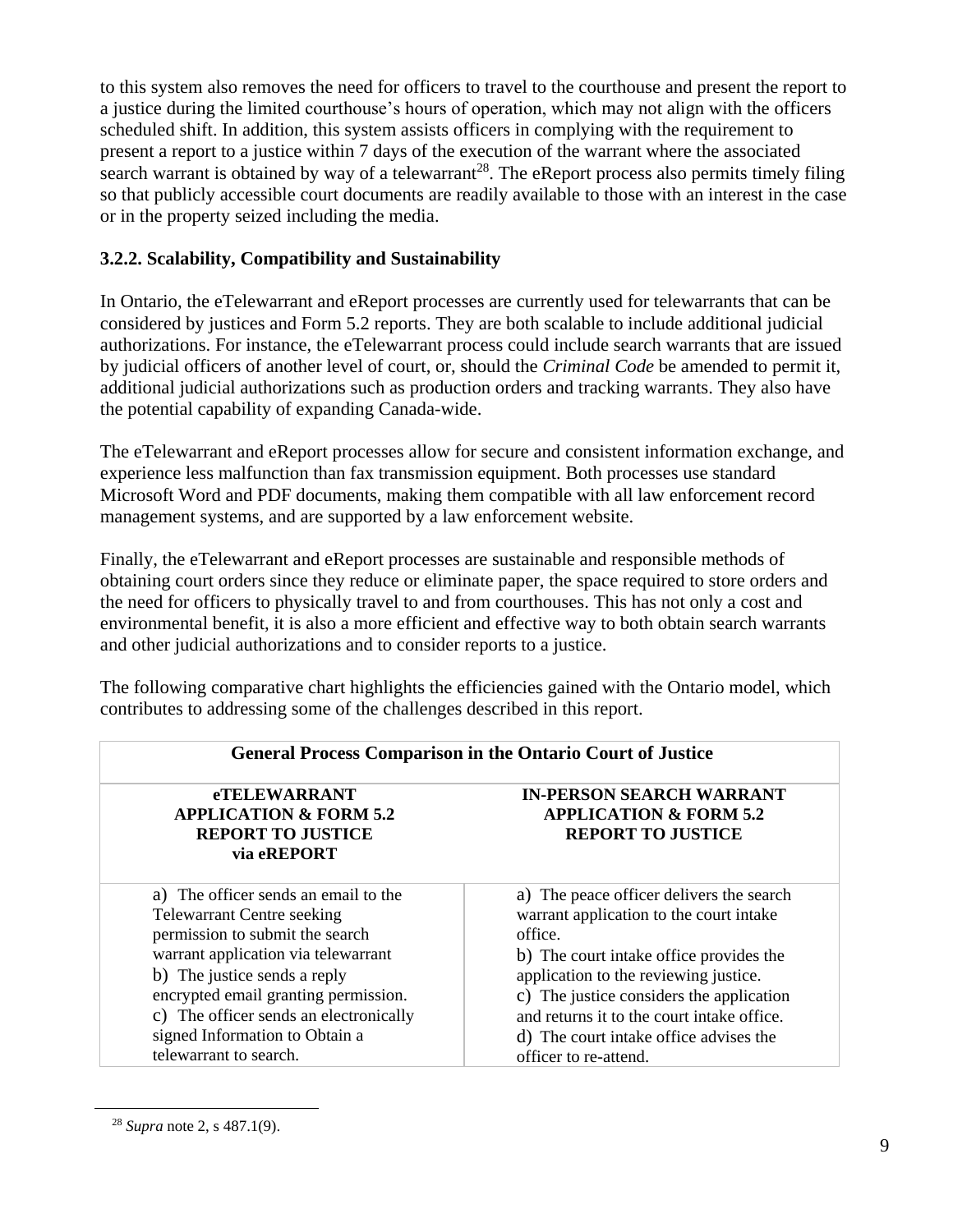| d) The justice considers the            | e) The officer re-attends and obtains     |
|-----------------------------------------|-------------------------------------------|
| application, and if granted, sends a    | the authorized order where granted.       |
| reply encrypted email with an           | f) The officer executes the warrant.      |
| electronically signed authorized        |                                           |
| telewarrant to search.                  |                                           |
| e) The officer executes the warrant.    |                                           |
| If an *unsealed Form 5.2 report to      | If a Form 5.2 report to justice is        |
| justice is required as a result of the  | required:                                 |
| warrant being executed:                 |                                           |
|                                         | g) The officer attends the court intake   |
| f) The officer emails an electronically | office of the courthouse having           |
| signed eReport to the court region      | jurisdiction in the matter and waits his  |
| having jurisdiction.                    | turn for an available justice.            |
| g) The justice considers the            | h) The officer presents a Form 5.2        |
| application, and if granted, sends a    | report to the justice and verbally        |
| reply email with an electronically      | provides the supporting information.      |
| signed authorized eReport.              | i) The justice audio records the          |
| h) The justice saves the eReport into   | proceeding.                               |
| a computer system.                      | j) The justice considers the application, |
| i) Court staff moves the saved          | and if approved, authorizes the           |
| eReport into the relevant courthouse    | Form 5.2 report.                          |
| computer system folder.                 | k) Court staff provides the officer with  |
|                                         | a copy of the authorized Form 5.2         |
|                                         | report.                                   |
|                                         | I) Court staff locates the authorized     |
| * A sealed Form 5.2 report must be      | search warrant, attaches the original     |
| filed in person.                        | Form 5.2 report and manually files the    |
|                                         | documents.                                |
|                                         |                                           |

#### **RECOMMENDATION 2: IMPLEMENTATION OF ONTARIO'S e-TELEWARRANT AND e-REPORT PROCESSES IN ALL JURISDICTIONS**

**The advantages of the Ontario model are apparent for both the enforcement community and judicial officers who make use of the eTelewarrant and eReport processes in that jurisdiction. To address the challenges set out in this report and enhance efficiencies in the telewarrant and report on property seized procedures, it is recommended that the Ontario model, or a similar one, be adopted in all jurisdictions.**

## **4. CONCLUSION**

As proposed in this report, legislative changes to enhance accessibility and availability of the telewarrant regime for all search warrants, judicial authorizations and investigative orders would contribute to improving efficiencies in the criminal justice system. An in-person application to obtain search warrants is time consuming and slows the administration of justice. For the most common search warrant applications, it renders the usual process unnecessary where courthouse and law enforcement technology exists to securely transmit electronically signed documents at no additional or incremental cost. The eTelewarrant and eReport processes result in time and cost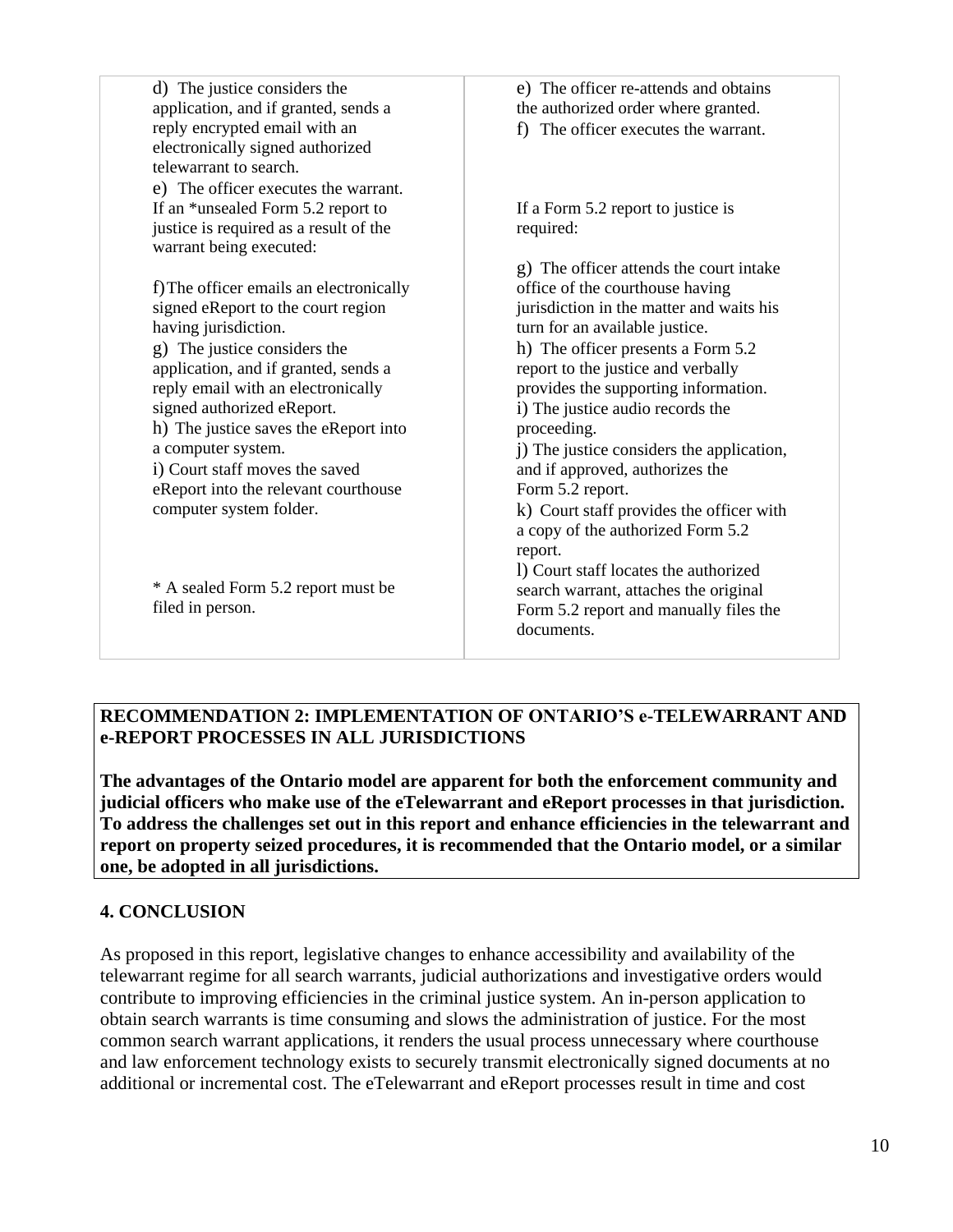savings, delivering efficiencies while offering other critical benefits including accessibility, scalability and compatibility.